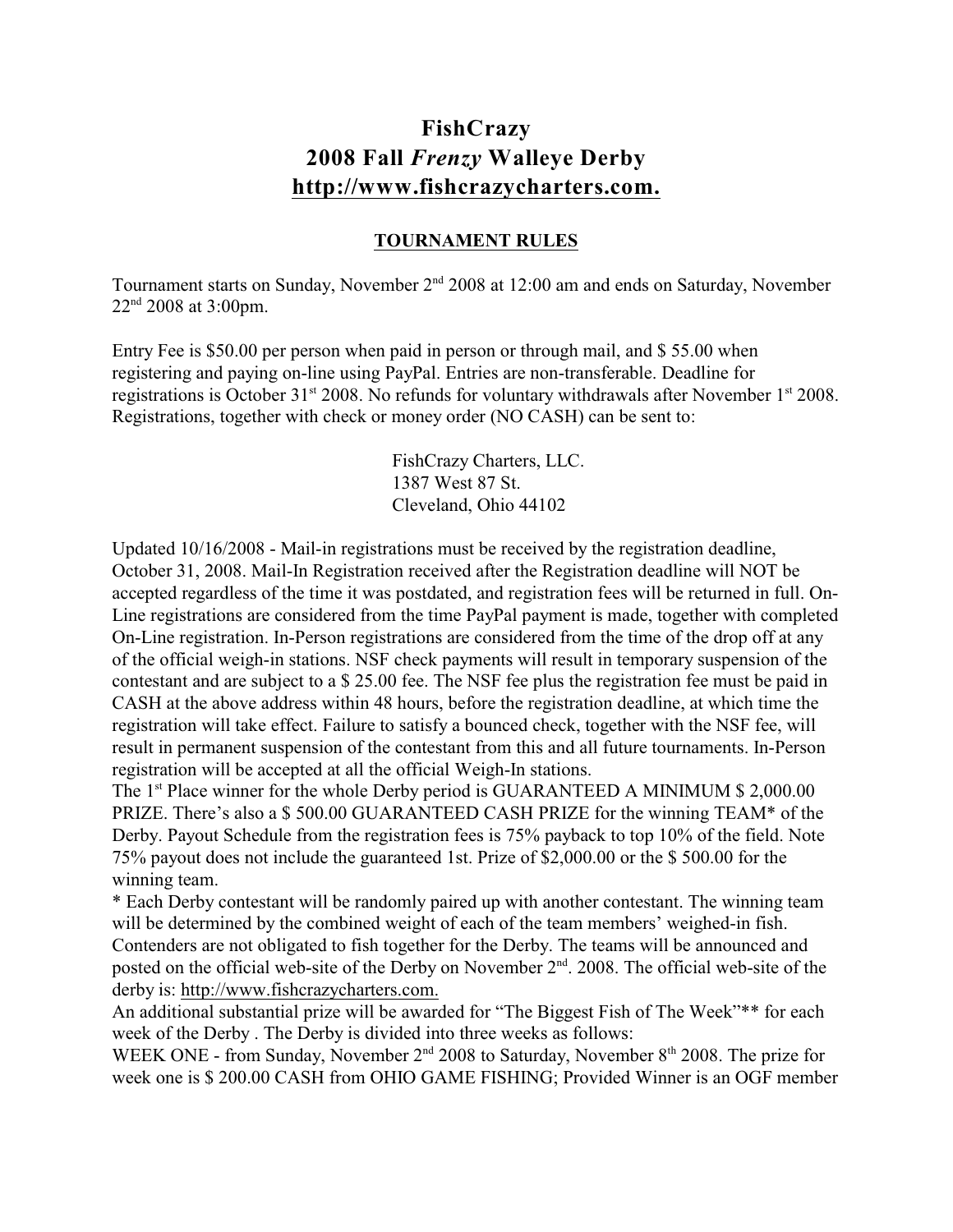prior to November 02, 2008. Sign up is free at:<http://www.ohiogamefishing.com.> Contestants can sign up for the Derby and then become OGF members to be eligible.

WEEK TWO - from Sunday, November  $9<sup>th</sup> 2008$  to Saturday, November 15<sup>th</sup> 2008. The prize for week two is \$ 150.00 CASH from South Shore Marine.

WEEK THREE - from Sunday, November  $16<sup>th</sup>$  2008 to Saturday, November  $22<sup>nd</sup>$  2008. The prize for week three is \$ 250.00 value of Michigan Stinger Spoons from Advance Tackle.

\*\*All eligible fish for the biggest fish of the week MUST be caught in the week it is counted for, and MUST be weighed by noon the Sunday following the week fish was caught in, and by 3:00pm November 22, 2008 for the last week of the Derby! The fish is considered to be caught at the time it is netted! All awards and prizes will be delivered at the Award's Ceremony.

Awards Ceremony will be held Sunday, December 7<sup>th</sup> 2008, 12:00 pm, at Rodmaker Shop, one of the official weigh-in stations.. There will be Door Prizes, food and beverages!

## *Interpretations of the rules will be at the discretion of the Tournament Derby Committee. The rules and the interpretations of them will be final and not open to protest.*

1. All contestants must follow the Ohio fishing rules and regulations while fishing in this Derby. Any contestant receiving a citation from ANY Ohio law enforcement agency in regards to fishing or boating during the Derby period November  $2<sup>nd</sup>$ , 2008 to November  $22<sup>nd</sup>$ , 2008 will be disqualified from this tournament. Fish can be caught at any time during the tournament period, in Lake Erie Ohio waters ONLY!

2. Updated  $10/16/2008$  - Deadline for registration is October  $31<sup>st</sup> 2008$ . NO EXCEPTIONS!!!!!! ALL REGISTRATIONS MUST BE RECEIVED BY THE ABOVE DEADLINE!!! A RULES/TEAMS DRAWING MEETING will be held at Erie Outfitters, one of the official weigh-in stations, on Saturday, November  $1<sup>st</sup>$ . 12:00pm to 2:00pm. The meeting is not mandatory. The teams will be announced and posted on the official web-site of the Derby on November  $2<sup>nd</sup>$ . 2008. The official web-site of the derby is: [http://www.fishcrazycharters.com.](http://fishcrazycharters.com.)

3. Fishing is permitted by any Ohio legal means, meaning: From Shore, Boat or Charter. Contestants must reel in their fish; assistance with netting a legally caught fish is acceptable. When fishing from a boat or charter, all boat occupants MUST BE REGISTERED for the tournament.

4. Only one fish allowed per contender to be registered at any one time, i.e. if someone registers a fish and then catches a larger fish they can upgrade their catch to the larger fish, their previous fish will be dismissed. The same contender's fish will also be considered for the weekly cash prize for the week it was caught in, and also for their team standing. When upgrading, contestants must turn in and forfeit their previous proof of weigh-in or upgrade. This can be done as often as needed at no additional cost above the original registration fee. All weigh-in stations will follow tournament weigh-in procedures. Once weighed and measured, the fish will be "marked" by removing its eyes. All weigh-ins must be concluded by  $3:00 \text{pm}$ . Saturday, November  $22^{\text{nd}}$ ,  $2008$ . Be sure to contact the official weigh-in station of your choice for their hours of operations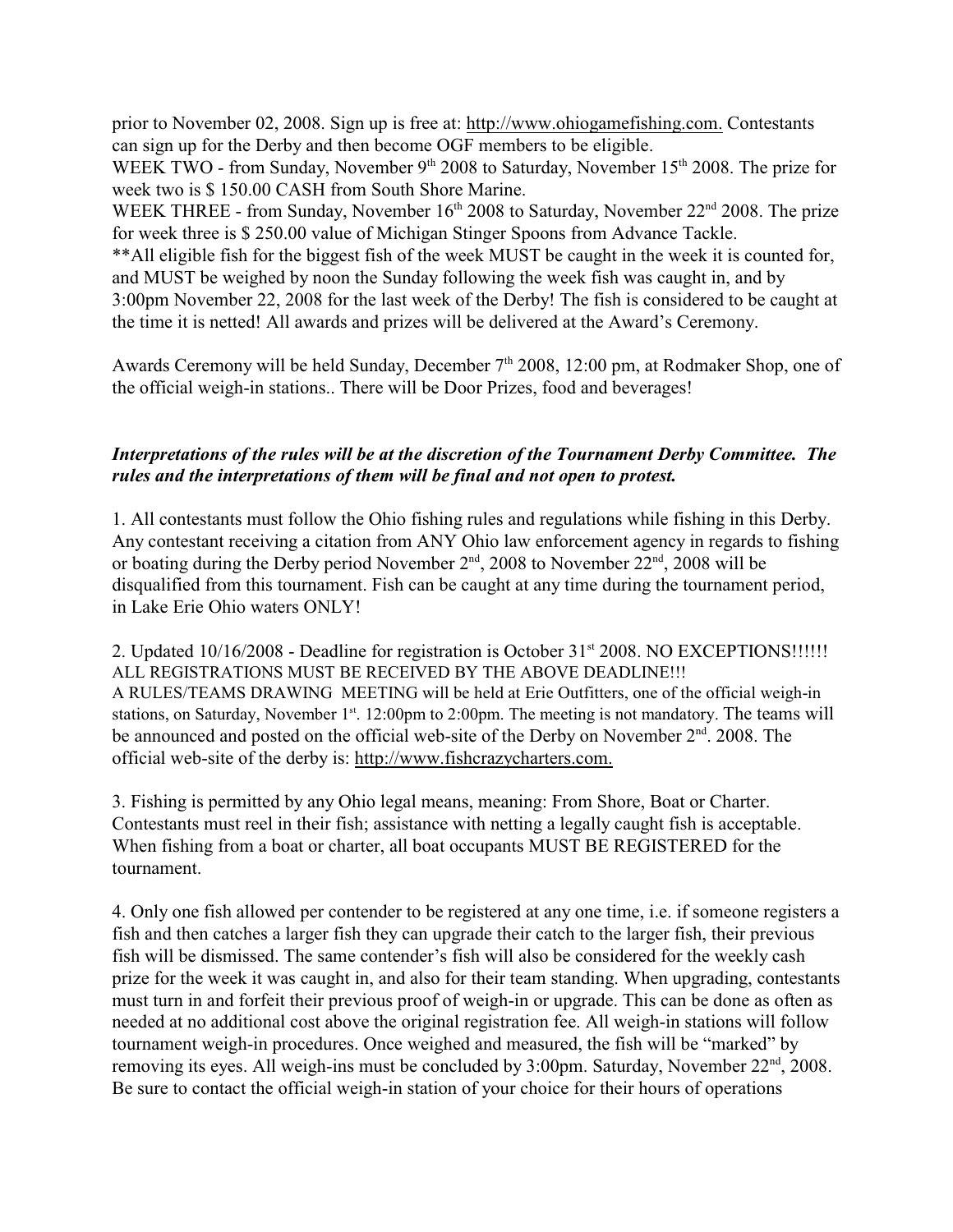throughout the tournament. No "marked" fish will be allowed to be weighed and measured! Contestants are allowed to have their fish taken to the weigh-in stations by another party, **HOWEVER THE CONTESTANTS ARE SOLELY RESPONSIBLE FOR THEIR FISH! AND THE OFFICIAL WEIGH-IN FORM MUST BE COMPLETED AND SIGNED BY THE CONTESTANT**. The weigh-in station will fill in their portion at the time of the weigh in. Contestants, or their party, will receive a **PROOF OF THE WEIGH-IN, WHICH THE CONTESTANT MUST PRESENT TOGETHER WITH THE PROOF OF REGISTRATION TO BE GIVEN CREDIT FOR THE FISH CAUGHT!** For checks and balances, contestants are advised to fax in their PROOF OF WEIGH-IN, and PROOF OF REGISTRATION if they registered at any of the weigh-in stations. The fax number to be used is: (216) 961-9211. All scales used will be certified, and the weight will be measured down to the thousand of a pound. Measurements will be obtained by collapsing/pinching the tail for the longest length of the fish. Any tempering with the fish to obtain an unnatural and altered weight or measurement will result in immediate disqualification of the fish and/or the contestant. The FOUR OFFICIAL WEIGH-IN STATIONS ARE:

| <b>ERIE OUTFITTERS</b>   | <b>GRAND RIVER TACKLE</b>   | RODMAKERS SHOP           | <b>FISHCRAZY CHARTERS</b> |
|--------------------------|-----------------------------|--------------------------|---------------------------|
| 5404 E. Lake Rd          | 1250 High Street            | 20884 Royalton Rd.       | 1387 West 87 St.          |
| Sheffield Lake, OH 44054 | Fairport Harbor, Ohio 44077 | Strongsville, Ohio 44149 | Cleveland, Ohio 44102     |
| $(440)$ 949-8934         | $(440)$ 352-7222            | 440-572-0400             | 216-408-0404              |
| Craig & Melanie          | Bruce, Kelly & Conner       | Ray & Frank              | Virgil & Felicia          |
|                          |                             |                          | $8:30$ am to 2:00 pm      |

5. Using the fish for other tournaments is allowed, as long as the participants while fishing both tournaments consecutively follow this tournament's rules. However, fish must be weighed at one of our official weigh-in station!

6. Participants 18 years old and younger, the registration must be co-signed by an adult legal guardian to the minor. The adult co-signer is also allowed to register and participate in the tournament with purchase of separate registration.

7. The 1ST. PLACE WINNER of the tournament *MUST* submit to a lie detector test. A certified professional, at the tournament's expense, will administer the test and the participant *MUST* be available for the test immediately. Additional lie detector tests can be mandated of any cash prize winners at Tournament's Committee discretion. Refusal to take the test or failure of the test will result in disqualification. The 2nd place finisher, pending verification, will become the 1<sup>st</sup> place winner.

8. Tiebreakers. For Derby and weekly prizes, ties by weight will be decided through length measurements. If still a tie, then a coin flip will decide the winner. The loser of the coin toss will drop down one place in standings. All coin toss participants must be present for coin tosses. If one party is not present, the winner will be the one contestant present. If both are not present, they will both lose their place in the standings. For Team Standings, all ties by weight will be determined by the total length of the two fish. If still a tie, it will be determined by the heaviest fish from each team. If still a tie, it will be determined by the longest length from the heaviest fish from each team. If still a tie, then a coin flip will decide the winner. One member of the team